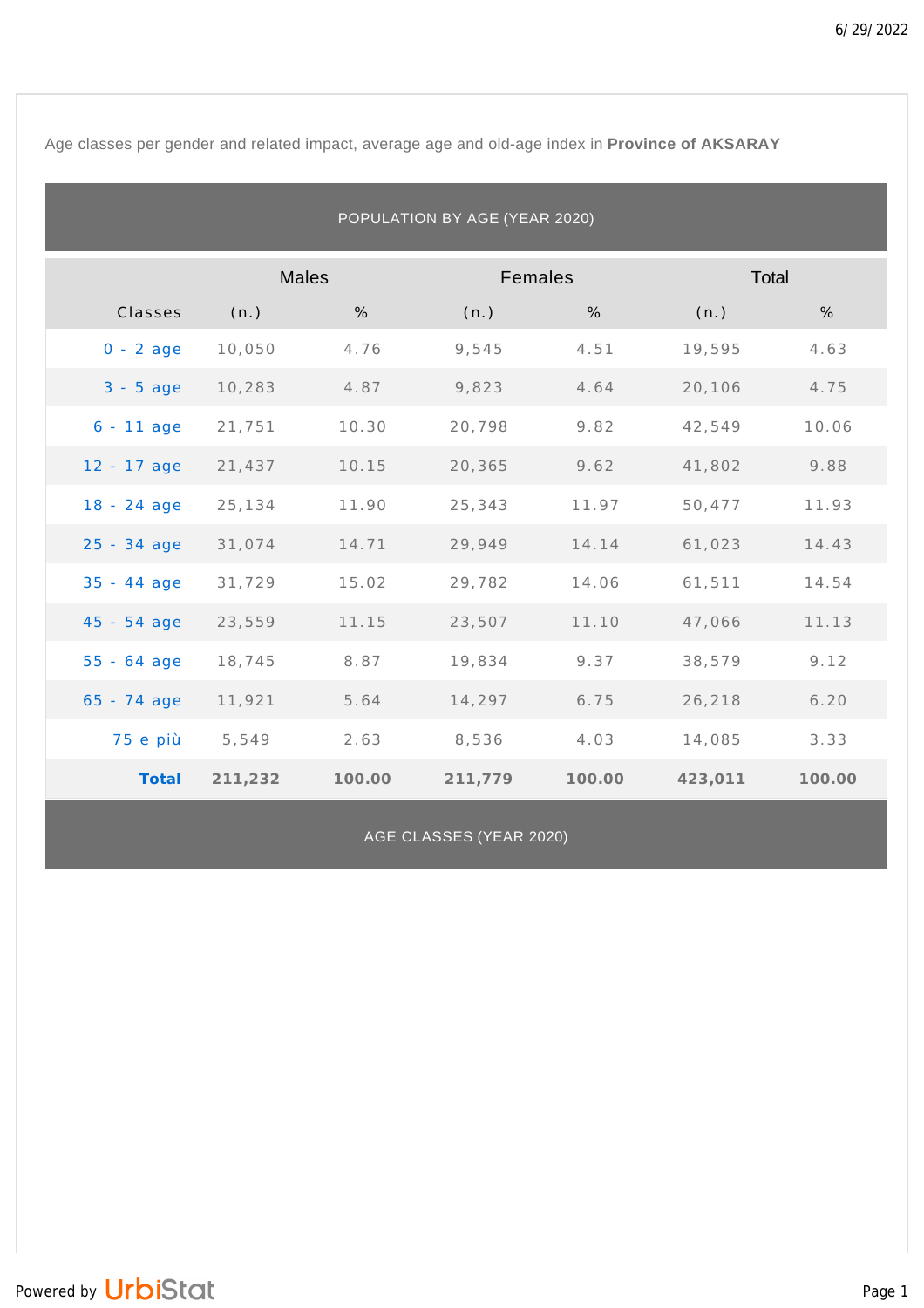

## AVERAGE AGE AND OLD-AGE INDEX (YEAR 2020)

|                              | Males  | Females                  | Total |
|------------------------------|--------|--------------------------|-------|
| Average age (Years)          | 32.63  | 34.15                    | 33.39 |
| Old-age index <sup>[1]</sup> | $\sim$ | $\overline{\phantom{a}}$ | 38.82 |



**^** Old-age index = (Inhabitants > 65 years old / Inhabitants 0-14 years old) \* 100

**NOTE** Age Classes: Fonte TURKSTAT

## Powered by UrbiStat and Page 2